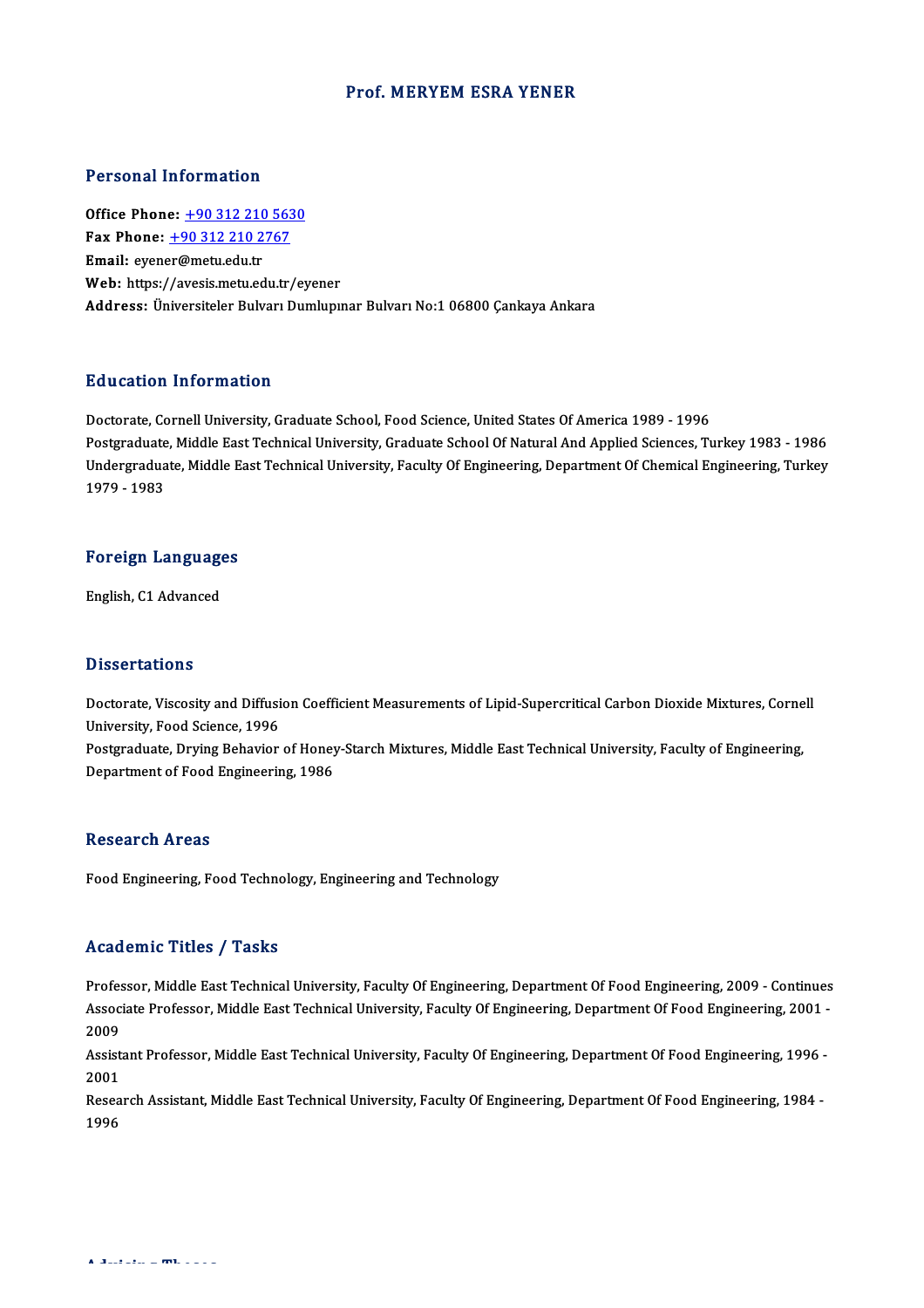#### Advising Theses

AQVISING I NeSes<br>YENER M. E. , Ultrasound assisted and supercritical carbon dioxide extraction of antioxidants from roasted wheat germ,<br>Postsraduate N.CELMEZ(Student), 2008 POSTAGRADUS<br>POSTGRADUSE, VERTIGRADUS ASSISTED and Sup<br>Postgraduate, N.GELMEZ(Student), 2008<br>Vener M. E., Mathematical Modelling of St YENER M. E. , Ultrasound assisted and supercritical carbon dioxide extraction of antioxidants from roasted wheat ger<br>Postgraduate, N.GELMEZ(Student), 2008<br>Yener M. E. , Mathematical Modelling of Supercritical Fluid Extract

Postgraduate, N.GELMEZ(Student), 2008<br>Yener M. E. , Mathematical Modelling of Supercritical Fluid Extraction of Biomaterials, Doctorate, H.İbrahim(Student),<br>2007 Yener M. E. , Mathematical Modelling of Supercritical Fluid Extraction of Biomaterials, Doctorate, H.İbrahim(Student),<br>2007<br>YENER M. E. , Mathematical modeling of supercritical fluid extraction of biomaterials, Doctorate,

2007<br>YENEI<br>2007<br><sup>Yonor</sup> YENER M. E. , Mathematical modeling of supercritical fluid extraction of biomaterials, Doctorate, H.İbrahim(Stude<br>2007<br>Yener M. E. , Bayındırlı A., Pressurized Liquid Extraction of Phenolic Compounds from Fruit Pomaces, Do

2007<br>Yener M. E. , Bayındırlı A., Pressurized Liquid Extraction of Phenolic Compounds from Fruit Pomaces, Doctorate,<br>İ.Hasbay(Student), 2006 Yener M. E. , Bayındırlı A., Pressurized Liquid Extraction of Phenolic Compounds from Fruit Pomaces, Doctorate,<br>İ.Hasbay(Student), 2006<br>Yener M. E. , Supercritical Carbon Dioxide Extraction of Apricot Kernel Oil, Doctorate

İ.Hasbay(Student), 2006<br>Yener M. E. , Supercritical Carbon Dioxide Extraction of Apricot Kernel Oil, Doctorate, S.GÖKHAN(Student), 2<br>Yener M. E. , Rheological characterization of tahin/pekmez (sesame paste/concentrated gra Yener M. E. , Supercritical Carbon Dioxide<br>Yener M. E. , Rheological characterization<br>Postgraduate, E.ARSLAN(Student), 2003 Postgraduate, E.ARSLAN(Student), 2003<br>Jury Memberships

Associate Professor Exam, Associate Professor Exam, Orta Doğu Teknik Üniversitesi, March, 2020

### Articles Published in Journals That Entered SCI, SSCI and AHCI Indexes

rticles Published in Journals That Entered SCI, SSCI and AHCI Indexes<br>I. Supercritical carbon dioxide extraction of flaxseed oil: Effect of extraction parameters and mass<br>transfor modeling stes a distinction<br>Supercritical carbo<br>transfer modeling<br>ÖZKAL S.C. VENED transfer modeling<br>ÖZKAL S. G. , YENER M. E.

JOURNAL OF SUPERCRITICAL FLUIDS, vol.112, pp.76-80, 2016 (Journal Indexed in SCI)

ÖZKAL S. G. , YENER M. E.<br>JOURNAL OF SUPERCRITICAL FLUIDS, vol.112, pp.76-80, 2016 (Journal Indexed in SCI)<br>II. Optimization of supercritical carbon dioxide extraction of antioxidants from roasted wheat germ<br>hased on viald JOURNAL OF SUPERCRITICAL FLUIDS, vol.112, pp.76-80, 2016 (Journal Indexed in SCI)<br>Optimization of supercritical carbon dioxide extraction of antioxidants from roasted wheat germ<br>based on yield, total phenolic and tocophero based on yield, total phenolic and tocopherol contents, and antioxidant activities of the extracts Gelmez N., Kincal N. S., YENER M. E. based on yield, total phenolic and tocopherol contents, and antioxidant activities of<br>Gelmez N., Kincal N. S. , YENER M. E.<br>JOURNAL OF SUPERCRITICAL FLUIDS, vol.48, no.3, pp.217-224, 2009 (Journal Indexed in SCI)<br>Extractio

- III. Extraction of total phenolics of sour cherry pomace by high pressure solvent and subcritical fluid<br>and determination of the antioxidant activities of the extracts JOURNAL OF SUPERCRITICAL FLUIDS, vol.48, no.3, pp.217-224, 2009 (<br>Extraction of total phenolics of sour cherry pomace by high pi<br>and determination of the antioxidant activities of the extracts<br>ADULLH VENER M E PAYINDIBLIA ADİL I.H. ,YENERM.E. ,BAYINDIRLIA. and determination of the antioxidant activities of the extracts<br>ADİL I. H. , YENER M. E. , BAYINDIRLI A.<br>SEPARATION SCIENCE AND TECHNOLOGY, vol.43, no.5, pp.1091-1110, 2008 (Journal Indexed in SCI)<br>Suberities! (carbon diox
- IV. Subcritical (carbon dioxide plus ethanol) extraction of polyphenols fromapple and peach pomaces, SEPARATION SCIENCE AND TECHNOLOGY, vol.43, no.5, pp.1091-1110,<br>Subcritical (carbon dioxide plus ethanol) extraction of polyph<br>and determination of the antioxidant activities of the extracts<br>Adil H. Cetin H.J. Yoner M.E. Pe and determination of the antioxidant activities of the extracts Adil I. H., Cetin H. I., Yener M. E., Bayindirli A. JOURNAL OF SUPERCRITICAL FLUIDS, vol.43, no.1, pp.55-63, 2007 (Journal Indexed in SCI) Adil I. H., Cetin H. I., Yener M. E., Bayindirli A.<br>JOURNAL OF SUPERCRITICAL FLUIDS, vol.43, no.1, pp.55-63, 2007 (Journal<br>V. The solubility of apricot kernel oil in supercritical carbon dioxide<br>Orkal S. Voner M. E., Bovin

### **JOURNAL OF SUPERCRITICAL FLU<br>The solubility of apricot kerne<br>Ozkal S., Yener M. E. , Bayindirli L.<br>INTERNATIONAL JOURNAL OF FO** INTERNATIONAL JOURNAL OF FOOD SCIENCE AND TECHNOLOGY, vol.41, no.4, pp.399-404, 2006 (Journal Indexed<br>in SCI) Ozkal S., Yener M. E., Bayindirli L.

INTERNATIONAL JOURNAL OF FOOD SCIENCE AND TECHNOLOGY, vol.41, no.4, pp.399-404, 2006 (Journ SCI)<br>in SCI)<br>VI. Mass transfer modeling of apricot kernel oil extraction with supercritical carbon dioxide<br>Orkel S. Vaper M. E. Pe in SCI)<br>Mass transfer modeling of apı<br>Ozkal S., Yener M. E. , Bayindirli L.<br>JOUPMAL OF SUPERCRITICAL ELL Mass transfer modeling of apricot kernel oil extraction with supercritical carbon di<br>Ozkal S., Yener M. E. , Bayindirli L.<br>JOURNAL OF SUPERCRITICAL FLUIDS, vol.35, no.2, pp.119-127, 2005 (Journal Indexed in SCI)<br>Supercriti

### Ozkal S., Yener M. E. , Bayindirli L.<br>JOURNAL OF SUPERCRITICAL FLUIDS, vol.35, no.2, pp.119-127<br>VII. Supercritical carbon dioxide extraction of hazelnut oil<br>Ozkal S., Salgin U., Yener M. E. **JOURNAL OF SUPERCRITICAL<br>Supercritical carbon dioxi<br>Ozkal S., Salgin U., Yener M. E.<br>JOUPNAL OF FOOD ENCINEE** Supercritical carbon dioxide extraction of hazelnut oil<br>Ozkal S., Salgin U., Yener M. E.<br>JOURNAL OF FOOD ENGINEERING, vol.69, no.2, pp.217-223, 2005 (Journal Indexed in SCI)<br>Pheological characterization of tabin (polymas ( Ozkal S., Salgin U., Yener M. E.<br>JOURNAL OF FOOD ENGINEERING, vol.69, no.2, pp.217-223, 2005 (Journal Indexed in SCI)<br>VIII. Rheological characterization of tahin/pekmez (sesame paste/concentrated grape juice) blends<br>Arelan

# **JOURNAL OF FOOD ENGINEER<br>Rheological characterizati<br>Arslan E., Yener M. E. , Esin A.<br>JOUPNAL OF FOOD ENGINEER** Rheological characterization of tahin/pekmez (sesame paste/concentrated grap<br>Arslan E., Yener M. E. , Esin A.<br>JOURNAL OF FOOD ENGINEERING, vol.69, no.2, pp.167-172, 2005 (Journal Indexed in SCI)<br>Respects surfaces of annies

Arslan E., Yener M. E., Esin A.<br>JOURNAL OF FOOD ENGINEERING, vol.69, no.2, pp.167-172, 2005 (Journal Indexed in S<br>IX. Response surfaces of apricot kernel oil yield in supercritical carbon dioxide<br>Orkal S. Yoner M. E., Povi JOURNAL OF FOOD ENGINEERING<br>Response surfaces of apricot<br>Ozkal S., Yener M. E. , Bayindirli L.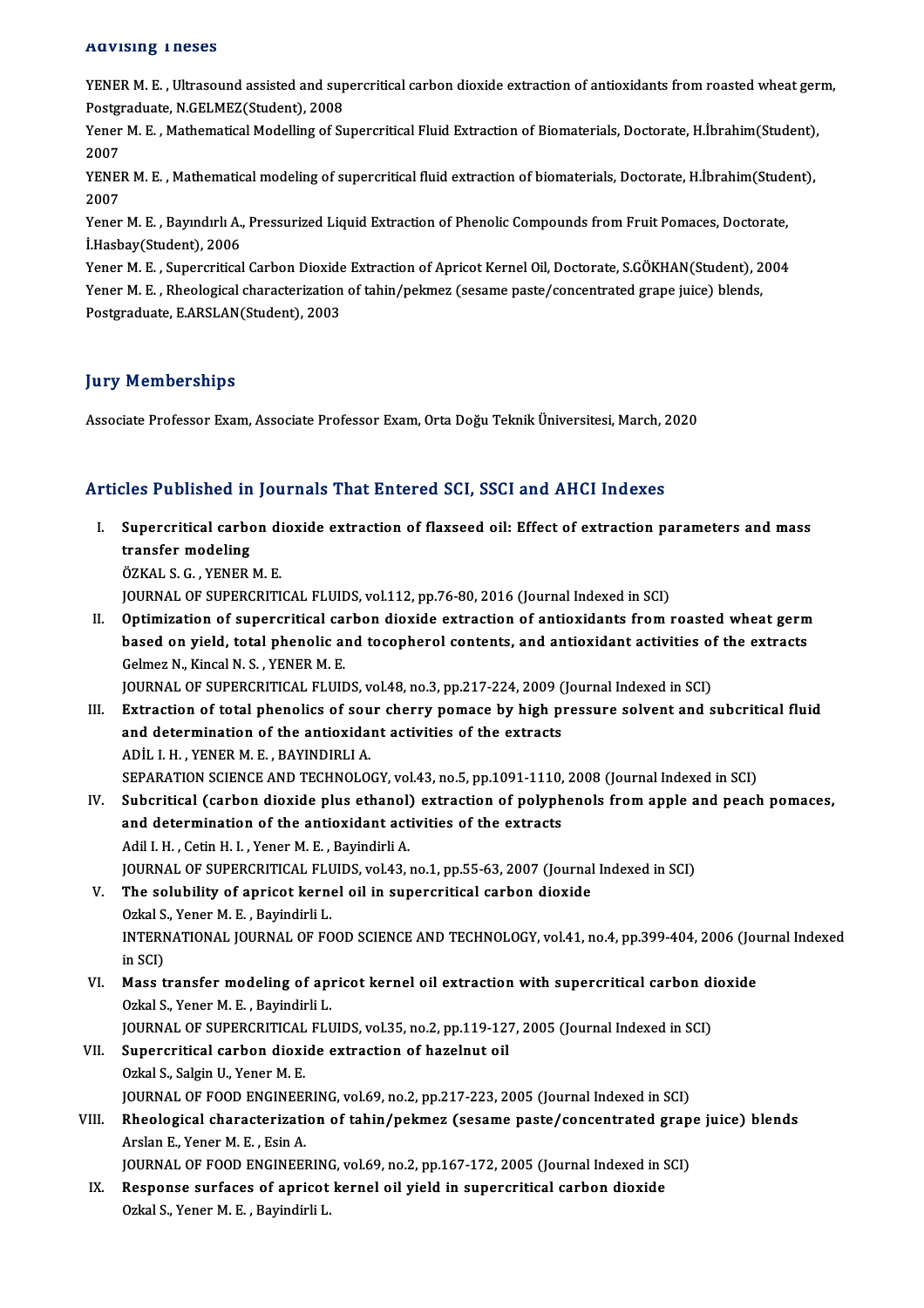LWT-FOOD SCIENCE AND TECHNOLOGY, vol.38, no.6, pp.611-616, 2005 (Journal Indexed in SCI)<br>Respects surfaces of baralnut oil vield in supersuitical sarbon diavide

- LWT-FOOD SCIENCE AND TECHNOLOGY, vol.38, no.6, pp.611-616, 2005 (Journal<br>X. Response surfaces of hazelnut oil yield in supercritical carbon dioxide<br>Qrkal S. Voner M. E. Sekin U. Mehmetecky U. LWT-FOOD SCIENCE AND TECHNOLOGY, vol.3<br>Response surfaces of hazelnut oil yield i<br>Ozkal S., Yener M. E. , Salgin U., Mehmetoglu U.<br>FUROPEAN FOOD RESEARCH AND TECHNOLO Response surfaces of hazelnut oil yield in supercritical carbon dioxide<br>Ozkal S., Yener M. E. , Salgin U., Mehmetoglu U.<br>EUROPEAN FOOD RESEARCH AND TECHNOLOGY, vol.220, no.1, pp.74-78, 2005 (Journal Indexed in SCI)<br>Estimat Ozkal S., Yener M. E. , Salgin U., Mehmetoglu U.<br>EUROPEAN FOOD RESEARCH AND TECHNOLOGY, vol.220, no.1, pp.74-78, 2005<br>XI. Estimation of lipid properties related to supercritical fluid extraction<br>Yener M. E. EUROPEAN<br>Estimation<br>Yener M. E.<br>INTERNATI
- Estimation of lipid properties related to supercritical fluid extraction<br>Yener M. E.<br>INTERNATIONAL JOURNAL OF FOOD PROPERTIES, vol.4, no.1, pp.45-57, 2001 (Journal Indexed in SCI)<br>Stoody state parallel plate apparatus for Yener M. E.<br>INTERNATIONAL JOURNAL OF FOOD PROPERTIES, vol.4, no.1, pp.45-57, 2001 (Journal Indexed in SCI)<br>XII. Steady-state parallel plate apparatus for measurement of diffusion coefficient in supercritical<br>carbon diavide INTERNATIONAL<br>Steady-state pa<br>carbon dioxide<br>Tuan D. Yoner M Steady-state parallel plate apparatus for mea<br>carbon dioxide<br>Tuan D., Yener M. E. , Zollweg J., Harriott P., Rizvi S.<br>INDUSTRIAL & ENCINEERING GUEMISTRY RESEAL carbon dioxide<br>Tuan D., Yener M. E. , Zollweg J., Harriott P., Rizvi S.<br>INDUSTRIAL & ENGINEERING CHEMISTRY RESEARCH, vol.38, no.2, pp.554-561, 1999 (Journal Indexed in SCI)<br>Viscosity measurement and modeling of linid super Tuan D., Yener M. E. , Zollweg J., Harriott P., Rizvi S.<br>INDUSTRIAL & ENGINEERING CHEMISTRY RESEARCH, vol.38, no.2, pp.554-561, 1999 (Journal<br>XIII. Viscosity measurement and modeling of lipid supercritical carbon dioxide m INDUSTRIAL & ENGINEERING CHEMISTRY RE<br>Viscosity measurement and modeling of<br>Yener M. E. , Kashulines P., Rizvi S., Harriott P.<br>JOUPMAL OF SUPERCRITICAL ELUIDS vol 11 Viscosity measurement and modeling of lipid supercritical carbon dioxide mixtures<br>Yener M. E. , Kashulines P., Rizvi S., Harriott P.<br>JOURNAL OF SUPERCRITICAL FLUIDS, vol.11, no.3, pp.151-162, 1998 (Journal Indexed in SCI)<br> Yener M. E., Kashulines P., Rizvi S., Harriott P.<br>JOURNAL OF SUPERCRITICAL FLUIDS, vol.11, no.3, pp.151-162, 1998 (Journal carbon dioxide processing of palm oil<br>Ooi C., Bhaskar A., Yener M. E., Tuan D., Hsu J., Rizvi S. JOURNAL OF SUPERCRITICAL FLUIDS, vol.11, no.3, pp<br>Continuous supercritical carbon dioxide proces<br>Ooi C., Bhaskar A., Yener M. E. , Tuan D., Hsu J., Rizvi S.<br>JOURNAL OF THE AMERICAN OU CHEMISTS SOCIETY
- Continuous supercritical carbon dioxide processing of palm oil<br>Ooi C., Bhaskar A., Yener M. E. , Tuan D., Hsu J., Rizvi S.<br>JOURNAL OF THE AMERICAN OIL CHEMISTS SOCIETY, vol.73, no.2, pp.233-237, 1996 (Journal Indexed in SC XV. DRYING BEHAVIOR OF HONEY-STARCH MIXTURES<br>YENER E., UNGAN S., OZILGEN M. **JOURNAL OF THE AMERICAN OIL<br>DRYING BEHAVIOR OF HONEY<br>YENER E., UNGAN S., OZILGEN M.**<br>JOURNAL OF FOOR SCIENCE ........

JOURNAL OF FOOD SCIENCE, vol.52, no.4, pp.1054-1058, 1987 (Journal Indexed in SCI)

### Books&Book Chapters

ooks & Book Chapters<br>I. Supercritical Fluid Processing for the Recovery of Biactive Compounds from Food Industry By-<br>Readvate su de 200<br>Supercrit<br>Products<br><sup>Vonor M. E</sup> Supercriti<mark>e</mark><br>Products<br>Yener M. E.<br>in: High Pro Products<br>Yener M. E.<br>in: High Pressure Fluid Technology for Green Food Processing, Tiziana Fornari,Roumiana P. Stateva, Editor,

Springer,pp.305-355,2015 in: High Pressure Fluid Tech<br>Springer, pp.305-355, 2015<br>II. Cookie Dough Rheology<br>Nonem M F Springer, p<br>**Cookie Do**<br>Yener M. E.<br>in: Engineel

- -

Cookie Dough Rheology<br>Yener M. E.<br>in: Engineering Aspects of Baking of Sweet Goods, S.G. Sumnu,S. Sahin, Editor, CRC, New York , Florida, pp.121-147,<br>2008 Yener<br>in: Eng<br>2008

# 2008<br>Refereed Congress / Symposium Publications in Proceedings

# efereed Congress / Symposium Publications in Proceedings<br>I. Extraction Techniques for the Recovery of Antioxidants from Food Industry By Products<br>Vaner M.E. Feed con<br>Extraction<br>Yener M. E.<br>Internation

Yener M. E.<br>International Conference and Exhibition Nutraceuticals and Functional Foods, Turkey, 12 - 18 October 2014

### Supported Projects

Supported Projects<br>Yener M. E. , Project Supported by Higher Education Institutions, Gıda Atıklarındaki Antioksidanların Süperkritik Karbon<br>Diaksit Flytraksivanu ilə Geri Karanımı 2005–2006 Dupporteu i rojects<br>1999 - Yener M. E. , Project Supported by Higher Education I<br>Dioksit Ekstraksiyonu ile Geri Kazanımı, 2005 - 2006<br>Yener M. E. "TUBITAK Project, Cide Atıklarındaki Anti Yener M. E. , Project Supported by Higher Education Institutions, Gıda Atıklarındaki Antioksidanların Süperkritik Kar<br>Dioksit Ekstraksiyonu ile Geri Kazanımı, 2005 - 2006<br>Yener M. E. , TUBITAK Project, Gıda Atıklarındaki A

Dioksit Ekstraksiyonu il<br>Yener M. E. , TUBITAK I<br>Kazanımı, 2004 - 2005<br>Yener M. E. , Breject Su Yener M. E. , TUBITAK Project, Gıda Atıklarındaki Antioksidanların Süperkritik Karbon Dioksit Ekstraksiyonu ile Geri<br>Kazanımı, 2004 - 2005<br>Yener M. E. , Project Supported by Higher Education Institutions, Kayısı Çekirdeği

Kazanımı, 2004 - 2005<br>Yener M. E. , Project Supported by Higher Education Institutions, Kayısı Çekirdeği Yağının Süperkritik Karbon Dioksit ile<br>Ekstraksiyonu ve Fraksiyonasyonu, 2002 - 2004

Yener M. E., TUBITAK Project, Fındık Yağının Süperkritik Karbon Dioksit ile Ekstraksiyonu ve Fraksiyonlarına Ayrılması,